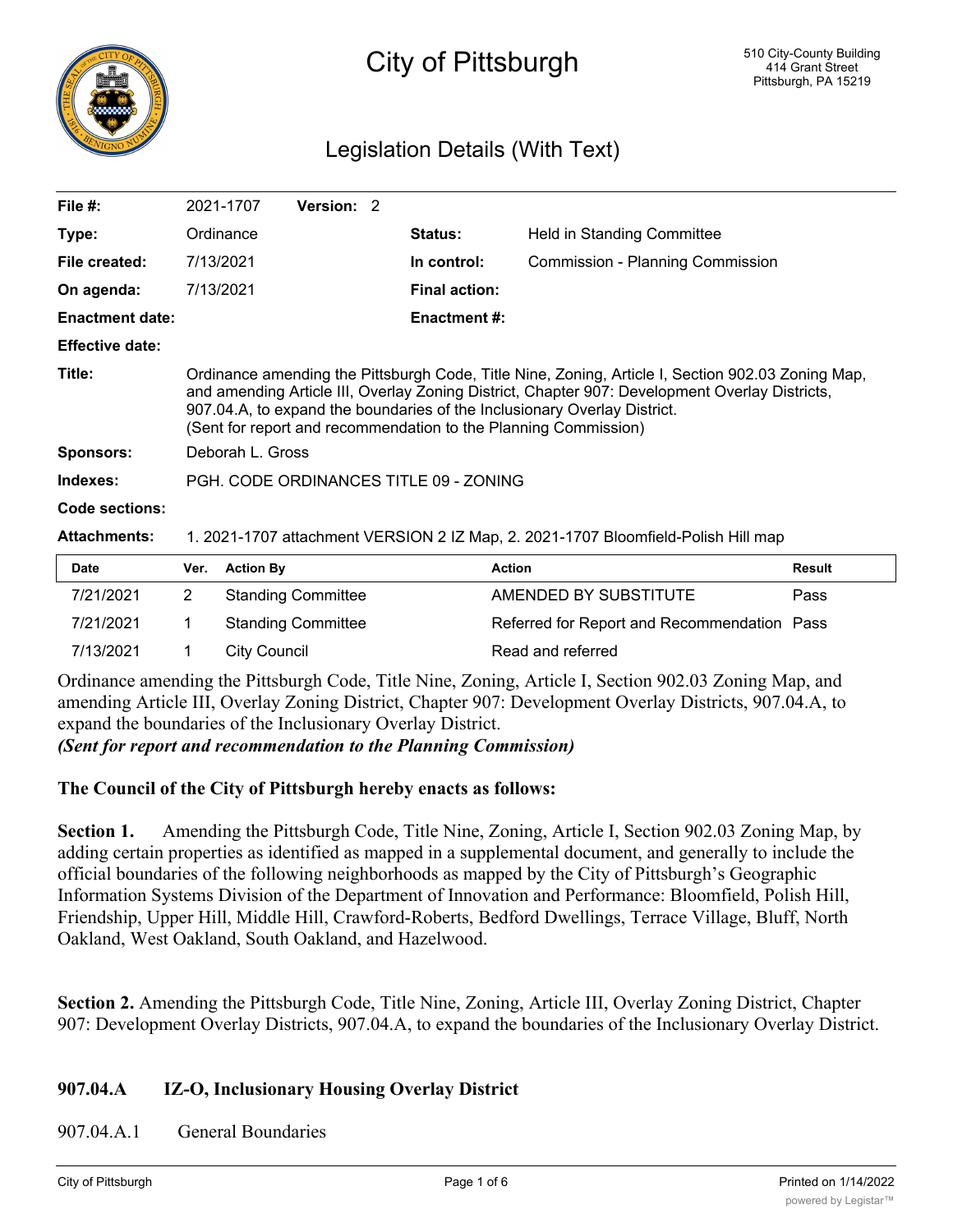The specific boundaries of the Inclusionary Housing Planning Overlay District (IZ-O) are mapped as a supplement to this Section and as an amendment to the City's Zoning District Map, in accordance with Section 902.03.

## 907.04.A.2 Need for Zoning Overlay

The Inclusionary Housing Planning Overlay District is necessary to increase the production of affordable housing to meet existing and anticipated housing and employment needs and to provide a diverse range of housing choices within the District boundaries. The updated zoning will provide adequate balances by ensuring that the neighborhoods can continue to offer new housing units at a variety of price points.

## 907.04.A.3 Purpose and Intent

The intent of the Inclusionary Housing Planning Overlay District is to promote the public health and welfare by increasing the supply of affordable housing for a range of family sizes and promoting economic integration within the District boundaries. Due to the unique circumstances involved with development within this area, the existing zoning mechanisms do not serve to carry out the purpose and intent of Chapter 901 (General Provisions) and all provisions of this Zoning Ordinance. Specifically, the intent of the Inclusionary Housing IZ -O is to encourage quality, economically-balanced development by:

(a) Leveraging development pressure by connecting the production of affordable housing with the current market production of housing units;

(b) Encouraging diverse and balanced housing available for households of all income levels and ensuring that when developing the limited supply of developable land, housing opportunities for persons of variety of income levels are provided; and

(c) Utilizing sites in IZ-O as opportunities to build mixed income developments. Because remaining land appropriate for residential development within in the IZ-O is limited, it is essential that a reasonable proportion of such land be developed into housing units affordable to low and moderate-income people.

907.04.A.4 Definitions

• **Administrative Agent** means with respect to Inclusionary Rental Housing, the Housing Authority of the City of Pittsburgh or such other qualified entity, as determined by the Director of City Planning, that enters into an agreement with the City to monitor and enforce compliance with the requirements of this Section and its regulations. With respect to Inclusionary Owner-Occupied Housing, the Urban Redevelopment Authority of the City of Pittsburgh or such other qualified entity, as determined by the Director of City Planning, that enters into an agreement with the City to monitor and enforce compliance with the requirements of this Section and its regulations.

• **Affordable Housing Provider** means the Housing Authority of the City of Pittsburgh and such other approved owner/manager of affordable housing, as approved by the Director of City Planning, that enters into an agreement with the City to lease Inclusionary Rental Units exclusively to Eligible Households in compliance with this Section and its regulations.

• **Affordability Term** means a minimum of thirty-five (35) years from the date of initial occupancy of an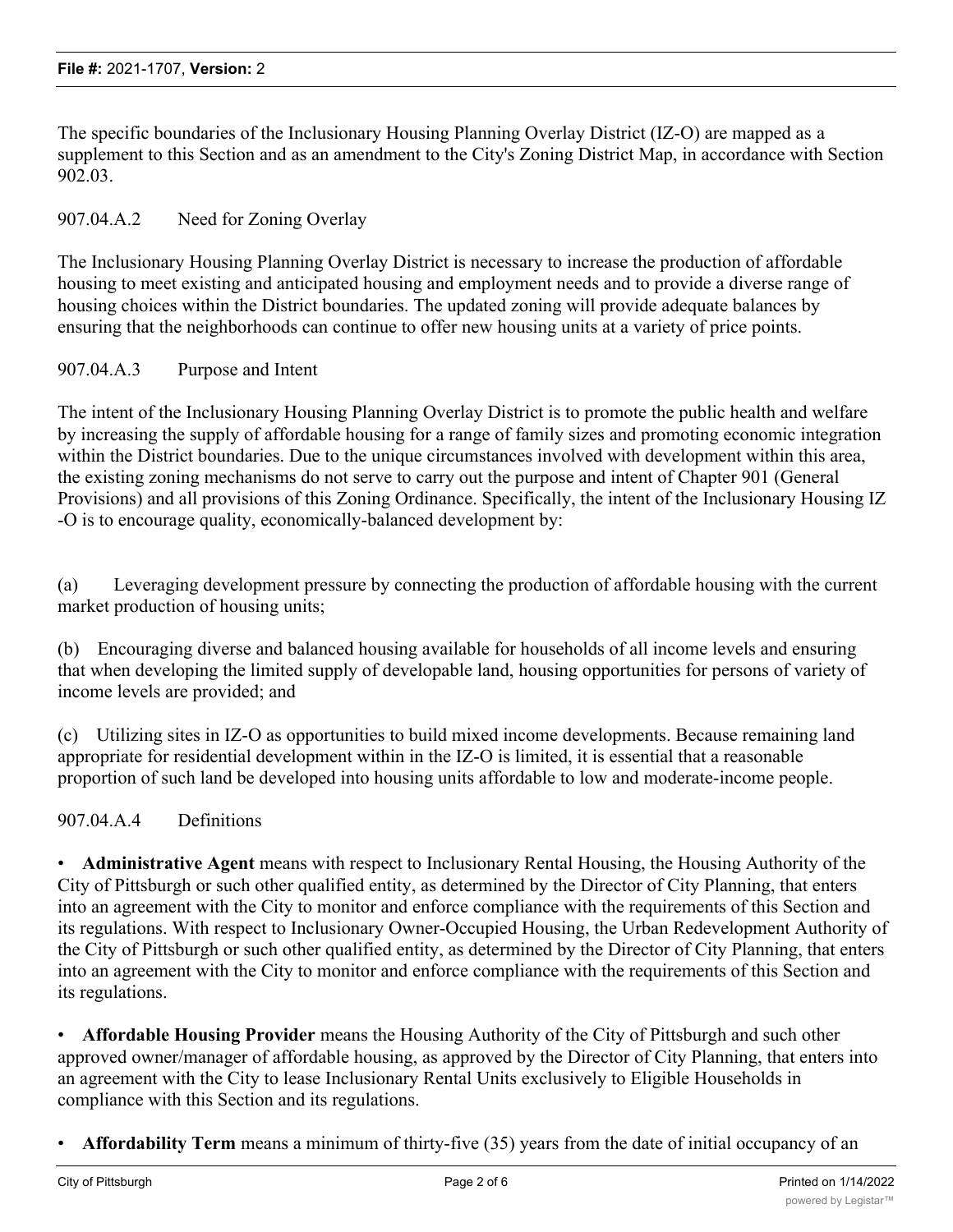Inclusionary Unit.

• **Allowable Pricing** means with respect to Inclusionary Rental Units, the monthly rent paid by the Eligible Household, plus all mandatory or essential fees and charges and an approved Utility Allowance, shall not exceed thirty (30) percent of the monthly income of a household earning fifty (50) percent of AMI with a household size one-and-a-half (1.5) times the bedroom count of the Dwelling Unit. Only tenant-paid costs are subject to the Allowable Pricing. If a rental subsidy is provided, the total of all monthly rent, fees, charges and approved Utility Allowance may exceed the Allowable Pricing so long as the portion paid by the household does not. With respect to Inclusionary Owner-Occupied Units, the initial sale price shall be set a level that ensures that a household earning seventy (70) percent of AMI for a household size one-and-a-half (1.5) times the bedroom count of the Dwelling Unit will spend no more than twenty-eight (28) percent of gross monthly income on their mortgage payment (principal and interest); taxes and insurance; and all mandatory or essential fees and charges (including condo/HOA dues), assuming a five-percent down payment and a thirty (30)-year fixed rate mortgage at the then current mortgage rate (determined as the National Average Contract Mortgage rate by the Federal Housing Finance Agency).

• **Area Median Income (AMI)** means the median household income for the Pittsburgh metropolitan area published annually by the U.S. Department of Housing and Urban Development ("HUD").

• **Community Land Trust** means a non-profit entity whose primary mission to create or preserve permanently affordable housing, and approved by the Director of City Planning, and that enters into an agreement with the City to convey Inclusionary Owner-Occupied Units exclusively to Eligible Households for owner occupancy subject to a ground lease that requires compliance with this Section and implementing regulations.

• **Development Project** means one (1) or more Developments (as defined in Title IX, Ch. 926.67) that are located in whole or in part within IZ-O that meet the Applicability Requirements of Section 907.04.A.5.

• **Eligible Household** means with respect to Inclusionary Rental Units, a household that earns no more than fifty (50) percent of AMI. With respect to Inclusionary Owner-Occupied Units, a household that earns no more than eighty (80) percent of AMI.

• **Family-Sized Units** means dwelling units that contain a minimum of two (2) bedrooms.

• **Inclusionary Owner-Occupied Unit** means an Inclusionary Unit that is both owned and occupied by one (1) or more persons as a primary residence. The term does not include a unit that is occupied pursuant to a lease-purchase agreement or contract of sale.

• **Inclusionary Rental Unit** means an Inclusionary Unit other than an Inclusionary Owner-Occupied Unit.

• **Inclusionary Unit** means a Dwelling Unit that satisfies the Inclusionary Standards set forth in Section 907.04.A.6 or 907.04.A.7.

• **Market-Rate Unit** means a Dwelling Unit in a Development Project that does not satisfy the Inclusionary Standards set forth in Section 907.04.A.6 or 907.04.A.7.

• **Networked Walkshed** means the land area within a defined walking range, traversable on established streets or pathways.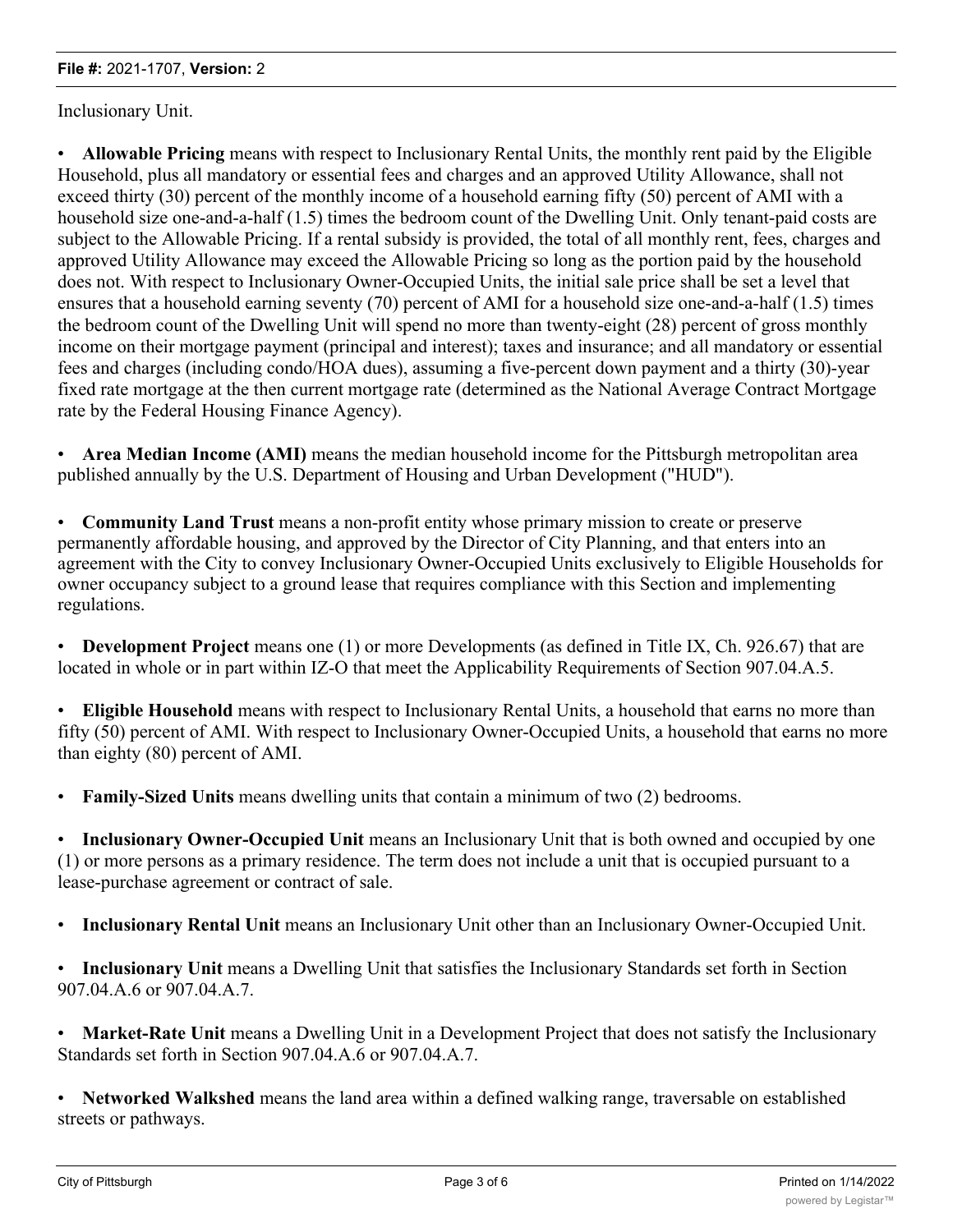• **Off-Site Units** means inclusionary units constructed within one-quarter ( $\frac{1}{4}$ ) mile of the subject site, but not on a parcel adjacent to the subject site.

• **Substantial Improvement** means any reconstruction, rehabilitation, addition, or other improvement of a structure, of which the cost equals or exceeds one hundred (100) percent of the market value of the structure before the "start of construction" of the improvement, that occurs within a five (5)-year period. This term includes structures which have incurred "substantial damage" regardless of the actual repair worked performed. The term does not, however include any project for improvement of a structure to correct existing violations of state or local health, sanitary, or safety code specifications which have been identified by the local code enforcement official and which are the minimum necessary to assure safe living conditions.

• **Utility Allowance** means an allowance for tenant-paid utilities, updated annually and approved by the Director of City Planning or their designee. The term shall include the applicable utility allowance published annually by the Housing Authority of the City of Pittsburgh or a utility allowance prepared by the Owner using methodology approved by the Pennsylvania Housing Finance Agency. In either case, the Utility Allowance must be appropriate for the size and type of dwelling unit and the kind of heat and appliances used, and must be approved by the Administrative Agent.

907.04.A.5 Applicability

In the Inclusionary Housing IZ-O, all applications for the following shall be subject to the standards of this Section:

(a) New construction or Substantial Improvement, of one (1) or more buildings that collectively contain twenty (20) or more dwelling units either (i) on one (1) or more zoning lots marketed as a single or unified project, (ii) sharing common elements or common financing, or (iii) comprising a part of a planned development.

(b) New construction or Substantial Improvement of one (1) or more buildings that collectively contain twenty (20) or more sleeping rooms either: (i) within a Multi-Suite Residential use, (ii) one (1) or more zoning lots marketed as a single or unified project, (iii) sharing common elements or common financing, or (iv) comprising a part of a planned development.

(c) New construction or Substantial Improvement of one (1) or more buildings that collectively contain any combination of twenty (20) or more dwelling units and sleeping rooms either: (i) within a Multi- Suite Residential use, (ii) on one (1) or more zoning lots marketed as a single or unified project, (iii) sharing common elements or common financing, or (iv) comprising a part of a planned development.

907.04.A.6 On-Site Inclusionary Standards

(a) To qualify for initial occupancy in an Inclusionary Unit, a household must be an Eligible Household. With respect to an Inclusionary Rental Unit, the Eligible Household must provide annual documentation of income and household composition to the Administrative Agent. In the event that household income exceeds eighty (80) percent of AMI, the household must vacate the unit by the later of either (i) the expiration of the next scheduled lease renewal or (ii) sixty (60) days after the household income exceeds eighty (80) percent of AMI. With respect to an Inclusionary Owner-Occupied Unit, the Eligible Household must continue to reside in the unit as the household's primary residence.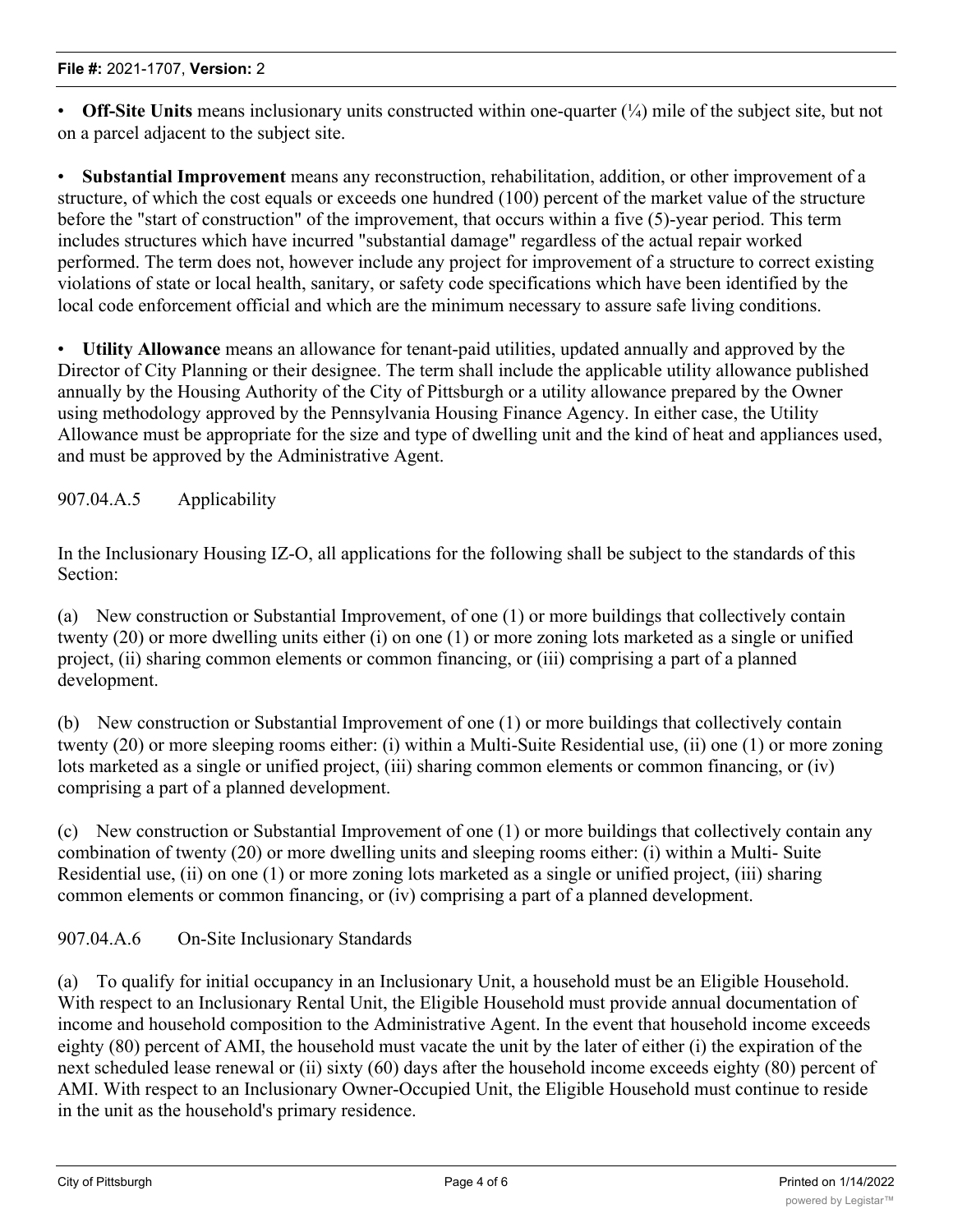(b) Prior to the issuance of a Certificate of Occupancy for an Inclusionary Rental Unit, the Applicant shall either:

1. Record a deed restriction allowing the City and Eligible Households to enforce these on-site inclusionary standards and related City regulations, such restriction to be prepared by the Director of City Planning or their designee, or

2. Enter into a master lease of the unit with an Affordable Housing Provider for the entire Affordability Term.

(c) Prior to the issuance of a Certificate of Occupancy for an Inclusionary Owner-Occupied Unit, the Applicant shall either:

1. Record a deed restriction allowing the City and Eligible Households to enforce these on-site inclusionary standards and related City regulations, such to be prepared by Director of City Planning or their designee, obliging owner-occupancy of the unit and restricting additional debt that can be secured against the property, or

2. Sell the unit to a Community Land Trust.

(d) Inclusionary Units must satisfy the Allowable Pricing criteria set forth in Section 907.04.A.4.

(e) A minimum of ten (10) percent of units shall be Inclusionary Units. When this yields a fraction, the number of units shall be rounded up to the nearest whole units.

(f) Rental and Owner-Occupied Inclusionary Units will remain affordable for a minimum of thirty-five (35) years. If the Inclusionary Unit or any property containing an Inclusionary Unit is sold during the Affordability Term, the Affordability Term shall automatically renew for an additional thirty-five (35) years.

(g) Inclusionary Units must be integrated within, and distributed throughout, each building, except for:

1. Inclusionary Units are not required to be placed on the top floor in buildings of less than six (6) stories.

2. In buildings of six (6) stories or more, Inclusionary Units are not required to be placed on the top three (3) floors.

(h) Except as provided in Section 902.04.A.5(j), on-site Inclusionary Units shall be equivalent to market-rate units within the building in all ways, including appliances, finishes, and square footage.

(i) Core building and Development Project amenities, such as a gym, pool or parking space, must be shared with no additional charges or restrictions to residents in Inclusionary Units unless those charges are subtracted from rent or HOA dues for all residents regardless of unit or rental price.

(j) The percentage of Inclusionary Units that are also Family-sized Units shall be equal or greater to the percentage of Market-Rate Units that are also Family-sized Units.

907.04.A.7 Off-Site Inclusionary Standards

Where provision of Inclusionary Units on-site is determined not to be feasible, inclusionary units constructed